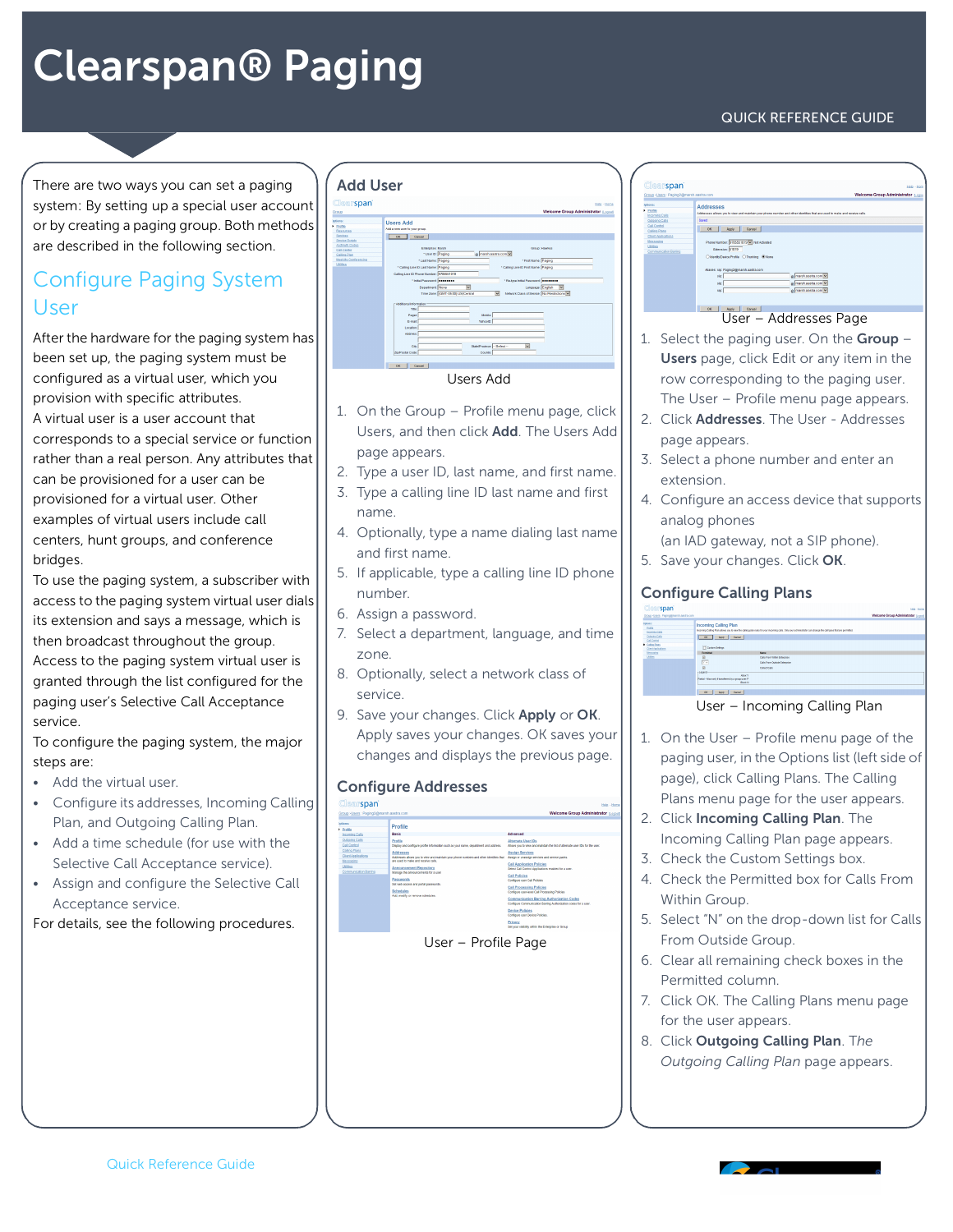

- User Outgoing Calling Plan
- 9. Check the Custom Settings box.
- 10.Select "N" on the drop-down list for all call types.
- 11. Click OK.

#### Add Schedule



- 1. On the Users Profile menu page of the paging user, click Schedule. The Schedule page appears.
- 2. Click Add. The Schedule Add page appears.
- 3. Type a name for the schedule and select Time to create a time schedule.
- 4. Click OK.
- 5. Click Edit or any item in the row for the schedule you just created. The User – Schedule Modify page appears.
- 6. Create an event for each day of the week when you want the pager to accept calls. For each event you want to create do the following:
	- a Click Add. The User Event Add page appears.
	- b Enter the name for the event.
	- c Select the start day, type the time (HH:MM), and select AM or PM for the start time. Select All Day Event or enter the end day, type the time (HH:MM), and select AM or PM for the end time.
	- d Configure the recurrence pattern. For Recurs, select Weekly; in Every X week(s): enter "1" end select the day of the week when you want to the pager to accept calls. When you configure Selective Call

Acceptance in the next procedures,

the paging system only accepts calls within these times.

5. Click OK.

#### Assign Selective Call Acceptance

- 1. Select the paging user. On the Group -Users page, click Edit or any item in the row corresponding to the paging user. The Users - Profile menu page appears.
- 2. Click Assign Services.
- 3. If any services appear in the User Services box, click Remove All.
- 4. Assign only the Selective Call Acceptance service to the user. Click Selective Call Acceptance in the Available Services box and click Add.
- 5. Click OK.

#### Configure Selective Call Acceptance

| ∃∣@ล<br>span                                                                                                                                             | Help - Hame                                                                                                                                                                                                                                                                                                                                                                                                                                                                                                                                                                                                                            |
|----------------------------------------------------------------------------------------------------------------------------------------------------------|----------------------------------------------------------------------------------------------------------------------------------------------------------------------------------------------------------------------------------------------------------------------------------------------------------------------------------------------------------------------------------------------------------------------------------------------------------------------------------------------------------------------------------------------------------------------------------------------------------------------------------------|
| roup >Users : Paging2@marsh.aastra.com                                                                                                                   | Welcome Group Administrator (Legest                                                                                                                                                                                                                                                                                                                                                                                                                                                                                                                                                                                                    |
| <b>State</b><br>Profile<br><b>Incoming Calls</b><br>Outpeing Calls<br>Call Control<br>Calling Plans<br>Massaging<br><b>USING</b><br>Communication Raning | <b>Selective Call Acceptance Add</b><br>Allows you to add a selective call acceptance entry. Specify the time schedule and/or holiday schedule you would like calls to be accepted. Also, you can have the call<br>accepted when only the specified numbers call or all numbers call. If you need more than 12 numbers or more distinct time or holiday periods, you can create multiple<br>entries to accomplish this<br><b>OK</b><br>Concell<br>* Description: Por Paging 2 Configuration<br><b>Chargest con</b><br>O Do not accept call<br>Selected Time Schedule: Paging2<br>v<br>Selected Holiday Schedule: None W.<br>Calls from |
|                                                                                                                                                          | 60 Any obone number<br>O Following phone sumbers:<br>Any private number<br>Ti Any unavailable number<br><b>Specific abone curebers:</b><br>9785551010<br>9785551001<br>9785551002                                                                                                                                                                                                                                                                                                                                                                                                                                                      |
|                                                                                                                                                          | <b>OK</b><br>Cancel                                                                                                                                                                                                                                                                                                                                                                                                                                                                                                                                                                                                                    |
| $l_{\rm corr}$                                                                                                                                           | Coloctive Call Accontance Add                                                                                                                                                                                                                                                                                                                                                                                                                                                                                                                                                                                                          |

User – Selective Call Acceptance Add

- 1. Select the paging user. On the Group  $-$ Users page, click Edit or any item in the row corresponding to the paging user. The Users – Profile menu page appears.
- 2. In the Options list (left side of page), click Incoming Calls. The Incoming Calls menu page for the user appears.
- 3. Click Selective Acceptance. The Selective Call Acceptance page appears.
- 4. Click Add. The Selective Call Acceptance Add page appears.
- 5. Type a description.
- 6. Select the time schedule you configured for the paging system.
- 7. Click the Following phone numbers button to restrict access to the paging system, to the phone numbers you specify on this page.
- 8. Leave the *Any private number and Any unavailable number* check boxes blank.
- 9. In the Specific Phone Numbers boxes, type the national number or extension of each user you want to be able to access the paging system.
- 10. Click OK. Your paging system is now ready for use.

## Configure Paging Group

This method gives you more flexibility. To use this method, your group needs to have the Group Paging service authorized and assigned. When the service is authorized to your group, the maximum allowed size of a paging group is also defined for your group. A paging group is an instance of the Group Paging service and is assigned a phone number, a list of originators, and a list of targets.

Any user on the list of originators can page the group by dialing the paging group's phone number or extension. The Group Paging service then alerts all targets in the paging group and connects them into a multi-way conference with the originator. To configure a paging group, the major steps are:

- Add a paging group.
- Configure its addresses.
- Configure the list of originators and targets.
- Assign required services.
- Configure privacy settings (if applicable). For details, see the following procedures.

#### Add Paging Group

| <b>Clearspan</b>                                                                                                                                                | Help - Home                                                                                                                                                                                                                                                                                                                                                                                                                                                                                                   |
|-----------------------------------------------------------------------------------------------------------------------------------------------------------------|---------------------------------------------------------------------------------------------------------------------------------------------------------------------------------------------------------------------------------------------------------------------------------------------------------------------------------------------------------------------------------------------------------------------------------------------------------------------------------------------------------------|
| Group                                                                                                                                                           | Welcome Group Administrator [Logod]                                                                                                                                                                                                                                                                                                                                                                                                                                                                           |
| Detices:<br>Profile<br>Resources<br><b>b</b> Services<br>Service Scripts<br>Acctivuts Codes<br>Call Center<br>Califos Plan<br>Meet-Me Conferencing<br>Utilities | <b>Paging Group Add</b><br>Create a new paging group.<br>OK.<br>Cancel<br>* Paging Group ID: SupportPage<br>A marsh pasta corr V<br>*Name: SupportPage<br>* Calling Line ID First Name: SupportPage<br>*CalingLine D Last Name: SupportPage<br><b>Department</b> None<br>Language: English V<br>$\overline{\mathbf{v}}$<br>Time Zene: (/GMT-05.00) US/Central<br>V<br>Calling Line ID to deliver: @ Paging group<br>Closginategiuser with pratic Call Front:<br>Confirmation tone sending timeout 3 V seconds |
|                                                                                                                                                                 | <b>OK</b><br>Cencel                                                                                                                                                                                                                                                                                                                                                                                                                                                                                           |
|                                                                                                                                                                 | Group - Paging Group Add                                                                                                                                                                                                                                                                                                                                                                                                                                                                                      |

- 1. On the *Group* Services menu page click *Group Paging*. The *Group - Group Paging page* appears.
- 2. Click Add. The *Group Paging Group Add* page appears.
- 3. Enter the paging group ID and select a domain.
- 4. Enter the name and the calling line ID last and first names for the paging group.
- 5. If applicable, enter the calling line ID phone number.
- 6. Optionally, select the department.
- 7. Select a language and a time zone.
- 8. Select a network class of service.
- 9. Specify the calling line ID to deliver when paging. Choose between the paging group ID and the ID of the user making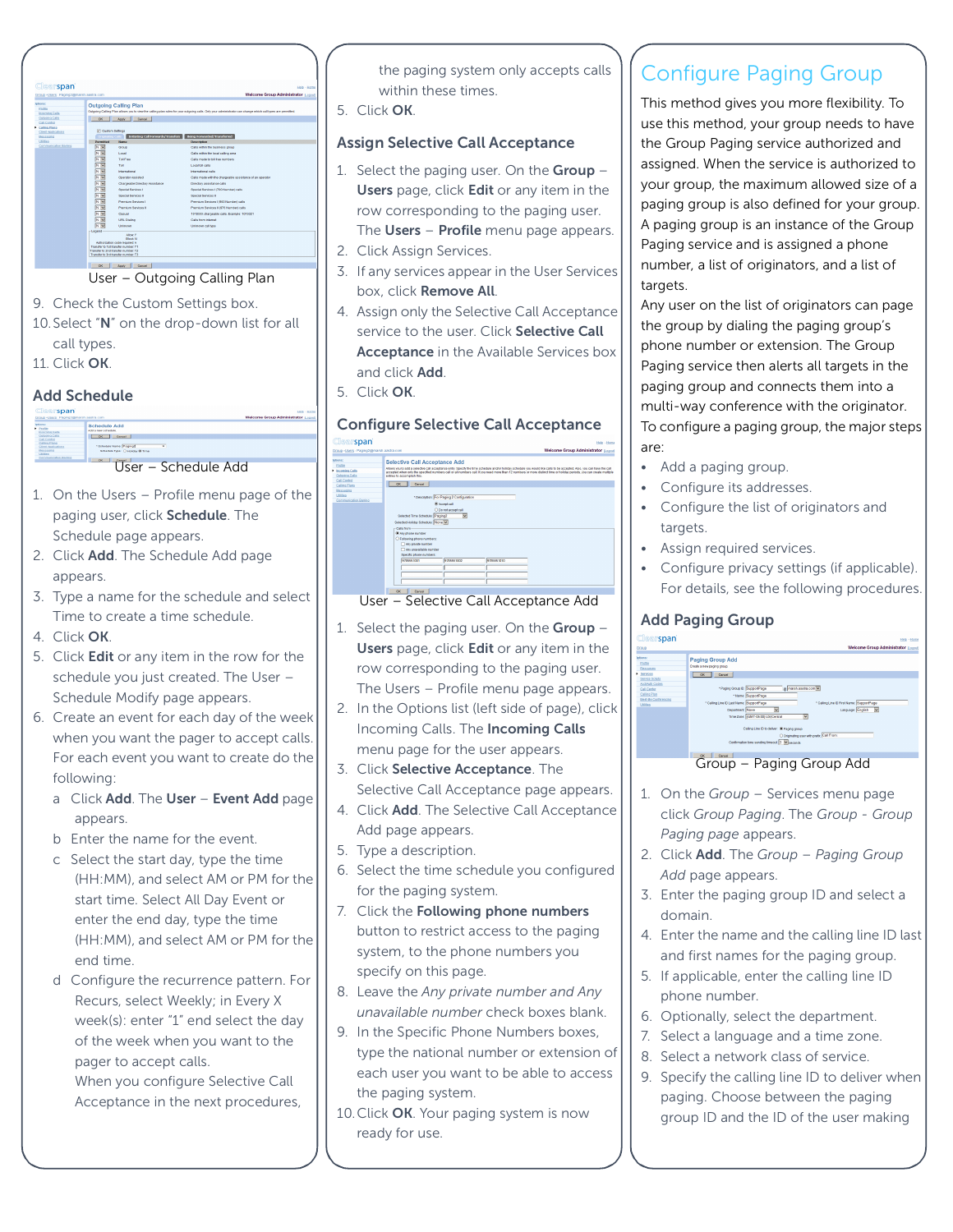the call. If you select the originating user, you can enter a prefix that will be included with the calling line ID.

- 10.Specify the timeout in seconds for sending a confirmation tone to the originator. This is the time between the moment the first target answers the paging call and the announcement played to the originator to let them know that they can start talking.
- 11. Click OK.

#### Configure Addresses





- 1. On the *Group Group Paging* page, click Edit in the row of the paging group. The Paging Group – Profile menu page appears.
- 2. Select **Addresses**. The Paging Group Addresses page appears.
- 3. Select a phone number. An extension is automatically assigned. Modify it if required.
- 4. Enter up to three aliases.
- 5. Click OK.

#### Configure Originators

## $\frac{60}{2}$

 $rac{Opd}{\epsilon}$ 

| <b>earspan</b>                                  |                                                                                                                                                                                                                                                                                                                                                                                                                                                                                                                                           | Help - Home                                                                                                                                                                                                                                    |
|-------------------------------------------------|-------------------------------------------------------------------------------------------------------------------------------------------------------------------------------------------------------------------------------------------------------------------------------------------------------------------------------------------------------------------------------------------------------------------------------------------------------------------------------------------------------------------------------------------|------------------------------------------------------------------------------------------------------------------------------------------------------------------------------------------------------------------------------------------------|
|                                                 | ip »Paging Groups: SupportPage@marsh.aastra.com                                                                                                                                                                                                                                                                                                                                                                                                                                                                                           | <b>Welcome Group Administrator (Legout)</b>                                                                                                                                                                                                    |
| 16 <sup>-</sup><br>offie<br>mmunication Barring | <b>Paging Group Originators</b><br>Create and manage the list of subscribers who may originate calls to the paging group.<br>Cancel<br>OK                                                                                                                                                                                                                                                                                                                                                                                                 |                                                                                                                                                                                                                                                |
|                                                 | Apply                                                                                                                                                                                                                                                                                                                                                                                                                                                                                                                                     |                                                                                                                                                                                                                                                |
|                                                 | <b>Enter search criteria below</b>                                                                                                                                                                                                                                                                                                                                                                                                                                                                                                        |                                                                                                                                                                                                                                                |
|                                                 | Starts With ~<br><b>User D</b>                                                                                                                                                                                                                                                                                                                                                                                                                                                                                                            | Search                                                                                                                                                                                                                                         |
|                                                 | <b>Available Originators</b>                                                                                                                                                                                                                                                                                                                                                                                                                                                                                                              | <b>Assigned Originators</b>                                                                                                                                                                                                                    |
|                                                 | Gonzalez Gil (Gil Gonzalez@marsh.gastra.com)<br>James Olivia (Olivia James@marsh.aastra.com)<br>Jones Sharon (Sharon Jones@marsh aastra.com)<br>Kent Clark (Clark Kent@marsh.aastra.com)<br>Marshall Eric (Eric Marshall@marsh.aastra.com)<br>marty, hawkins (hawkins, marty@marsh.aastra.com)<br>Paging2.Paging2 (Paging2@marsh.aastra.com)<br>Perriman Drew (Drew Perriman@marsh agstra.com)<br>Rider, Rough (Rough Rider@marsh.aastra.com)<br>Smith Larry (Larry Smith@marsh.aastra.com)<br>Smith Marty (Marty Smith@marsh.aastra.com) | Add ><br>Howeth Ben (Ben Howeth@marsh agstra.com)<br>Marsh Mylo (Mylo Marsh@marsh aastra.com)<br>Marsh Katy (Katy Marsh@marsh.aastra.com)<br>Remove <<br>Neaga Lucia (Lucia Neaga@marsh.aastra.com)<br><b>A44 All &gt;&gt;</b><br>Remove All - |
|                                                 | <b>OK</b><br>Cancel<br>Apply                                                                                                                                                                                                                                                                                                                                                                                                                                                                                                              |                                                                                                                                                                                                                                                |



- 1. On the Paging Group Profile menu page, select Originators. The Paging Group Originators page appears.
- 2. From the Available Originators column select the users allowed to page the group and click Add >. The names you selected are moved to the Assigned Originators column.
- 3. Click OK.

#### Configure Targets

A paging group can be included as a target in another paging group as long as it does not contain a paging group as a target itself. In other words, nesting of level one is allowed when selecting paging group targets.



| эран                                                 |                                                                                                                                                                                                                                                                                                                                                     |                                                                                                                                                                                                                                                                                                                                                                                                                                                     |                                                           |                                                                                                                            | <b>CONTRACTOR</b>                 |
|------------------------------------------------------|-----------------------------------------------------------------------------------------------------------------------------------------------------------------------------------------------------------------------------------------------------------------------------------------------------------------------------------------------------|-----------------------------------------------------------------------------------------------------------------------------------------------------------------------------------------------------------------------------------------------------------------------------------------------------------------------------------------------------------------------------------------------------------------------------------------------------|-----------------------------------------------------------|----------------------------------------------------------------------------------------------------------------------------|-----------------------------------|
| to -Pasne Grops : SupplyPage@narsh.aasha.com         |                                                                                                                                                                                                                                                                                                                                                     |                                                                                                                                                                                                                                                                                                                                                                                                                                                     |                                                           |                                                                                                                            | Welcome Group Administrator Logod |
| one.<br><b>Solla</b><br><b>Communication Daniers</b> | <b>Paging Group Targets</b><br>Create and manage the list of subscribers who will be paged apon calls to the paging group.<br><b>OK</b><br>Conrad<br>Apply<br>Fabri search criteria below<br>Tv.<br>Diet D<br>Sent Clark (Clark Kamilymansh a solra com)<br>March Katy Katy Mandrid wareh aanba cond-<br>Margh Melo Brivis Margh@margh agests comi- | <b>Business</b><br><b>Craitable Targets</b><br>Gorgaiez Ga Kat Gorgaiez@rearch.aastra.com<br>Howeft Den Elen Howeft@manth.gastra.com<br>James Olivia Olivia James@manh aasta raml<br>Jones Sharon (Sharon Jones/Presesh asetta cons)<br>Newca Lucia (Lucia Newcas@marsh.asoba.com)<br>Pages2 Pages2 Pages201man8 aarta cani<br>Parimas Draw Draw Persman@marsh.asatra.com<br>$\overline{\phantom{a}}$<br>Rider Rough Plough Rider@marsh.eastra.com) | AM><br><b>Renove</b> t<br>Add #0 xx<br><b>Remove 31 4</b> | ٠<br><b>Antiqued Targets</b><br>sustainables haukiss natylinant aasta cora<br>Marshall Enc (Enc Marshall@marsh asstra com) | Searth                            |
|                                                      | <b>OK</b><br>Apply<br><b>Cancel</b>                                                                                                                                                                                                                                                                                                                 |                                                                                                                                                                                                                                                                                                                                                                                                                                                     |                                                           |                                                                                                                            |                                   |



- 1. To check the paging targets capacity for your group, click Group Paging Targets Capacity on the Group – Resources menu page. The Group Paging Targets Capacity page appears displaying the maximum number of target users a paging group can have, including the targets of any nested group.
- 2. Click OK.
- 3. On the Group Services menu page, click Group Paging.
- 4. On the Group Paging page that appears, select the paging group by clicking Edit on the row for the group.
- 5. On the Paging Group Profile menu page that appears, select Targets. The Paging Group Targets page appears.
- 6. From the Available Targets column, select the users or paging groups that will be paged when an originator dials this paging group's phone number. Click Add >. The names you selected are moved to the Assigned Targets column.
- 7. Click OK.

#### Assign Services

The following services can be assigned to a paging group: Call Notify, Custom Ringback User, Privacy, Selective Call Acceptance, and Selective Call Rejection.

| <b>Clearspan</b>                             | Group >Paging Groups: SupportPage@marsh.aastra.com                                                                                                                                   |                           | Help - Home<br><b>Welcome Group Administrator [Legout]</b> |
|----------------------------------------------|--------------------------------------------------------------------------------------------------------------------------------------------------------------------------------------|---------------------------|------------------------------------------------------------|
| Dotions:<br>Profile<br>Communication Barring | <b>Assign Services</b><br>Assign Services allows you to assign or unassign services for a user. If a service is unassigned the service data that has been filled out<br>will be lost |                           |                                                            |
|                                              | Cancel<br>OK<br>Acoly<br><b>Available Services</b>                                                                                                                                   |                           | <b>User Services</b>                                       |
|                                              | <b>Call Notify</b><br>Custom Ringback User<br>Selective Call Acceptance<br><b>Selective Call Rejection</b>                                                                           | Add ><br>Remove <         | Privacy                                                    |
|                                              |                                                                                                                                                                                      | Add All>><br>Remove All < |                                                            |
|                                              | OK.<br>Cancel<br>Acoly                                                                                                                                                               |                           |                                                            |
|                                              | Paging Group - Assign Services                                                                                                                                                       |                           |                                                            |

- 1. On the Paging Group Profile menu page, click Assign Services. The Assign Services page appears.
- 2. In the Available Services column select the services to assign and click **Add** >. The selected services are moved to the User Services column.
- 3. Click OK.